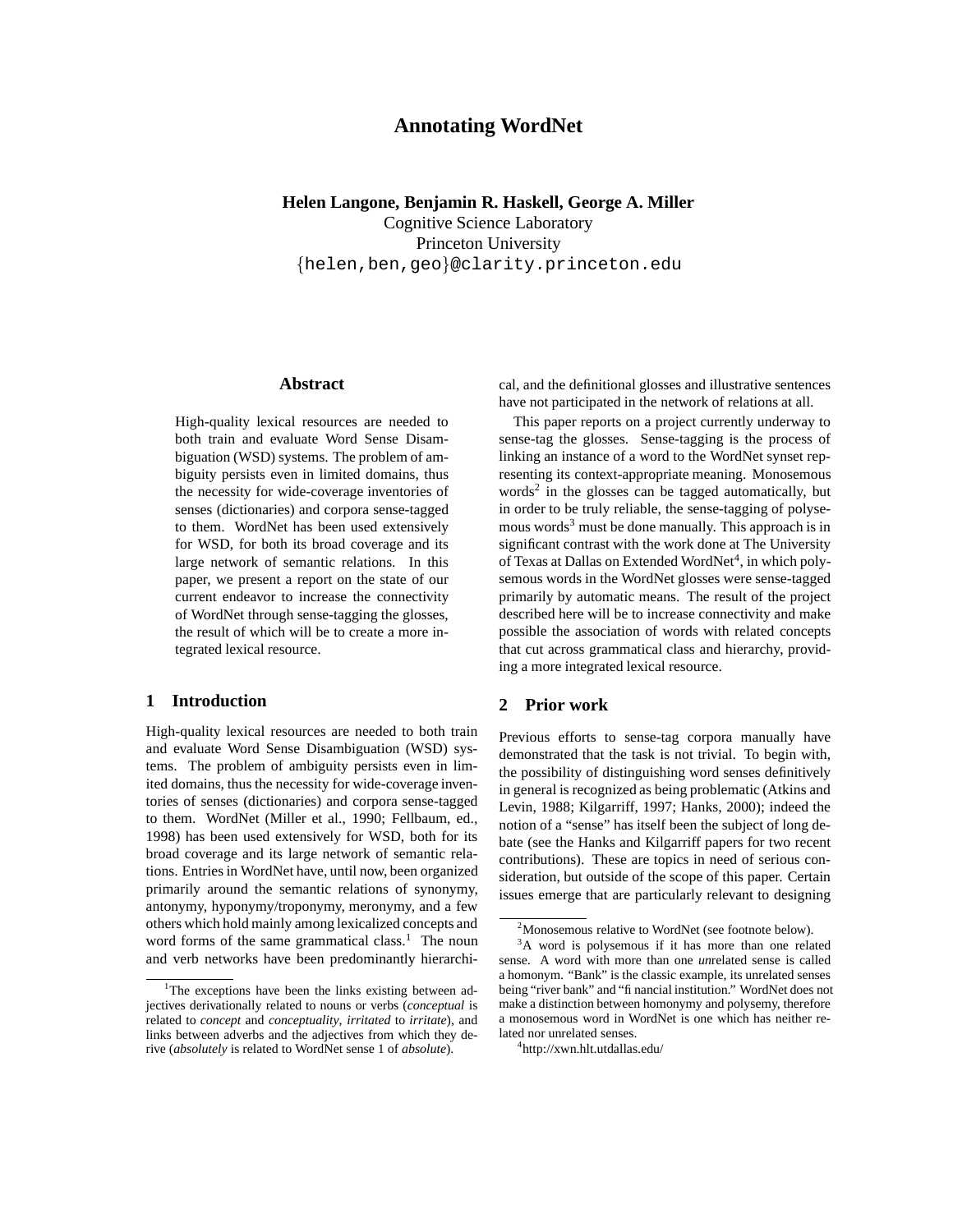a manual sense-tagging system, and it is these we will concentrate on here.

The difficulties inherent in the sense-tagging task include the order in which words are presented to tag, a word's degree of polysemy and part of speech, vagueness of the context, the order in which senses are presented, granularity of the senses, and level of expertise of the person doing the tagging. Each will be addressed briefly in the following sections.

#### **2.1 Targeted vs. sequential or 'lexical' vs. 'textual'**

There are two approaches one can take to the order in which words are tagged. In the sequential approach, termed 'textual' by Kilgarriff (1998), the tagger proceeds through the text one word at a time, assigning the contextappropriate sense to each open class word as it is encountered. The targeted approach ('lexical' in Kilgarriff's terms) involves tagging all corpus instances of a pre-selected word, jumping through the text to each occurrence. The corpora produced by the SEMCOR and READER projects were tagged sequentially; the Kilo and HECTOR projects used the targeted approach (Kilo and READER are described in Miller et al. (1998), HECTOR in Atkins (1993), and SEMCOR in Fellbaum, ed. (1998)). In sequential tagging, the tagger is following the narrative, and so has the meaning of the text in mind when selecting senses for each new word encountered (context is foremost). In targeted tagging, the tagger has the various meanings of the word in mind when presented with each new context (sense distinctions are foremost). In their comparisons of the two approaches, Fellbaum et al. (2003) and Kilgarriff (1998) both conclude that sequential tagging increases the difficulty of the task by requiring the tagger to acquaint (and then reacquaint) themselves with the senses of a word each time they are confronted with it in the text. The targeted approach, on the other hand, enables the tagger to gain mastery of the sense-distinctions of a single word at a time, reducing the amount of effort required to tag each new instance. Miller et al. (1998) present a contrasting view. In evaluating the Kilo and READER tagging tasks, they find targeted tagging to be more tedious for the taggers than sequential tagging, and no faster, as time is needed to assimilate new contexts for each word occurrence.

#### **2.2 Polysemy, POS, and sense order**

In their 1997 paper, Fellbaum et al. analyzed the results of the SEMCOR project, in which part of the Brown Corpus (Kučera and Francis, 1967) was tagged to WordNet 1.4 senses. Their analysis identified three factors that influenced the difficulty level, and thus the accuracy, of the tagging task: degree of polysemy of the word being tagged, the word's part of speech, and the order in which the WordNet sense choices are displayed to the person doing the tagging.

The effect of a high degree of polysemy is to present more choices to the tagger, usually with finer distinctions among the senses, increasing the difficulty of selecting one out of several closely-related senses.

The correspondence of a word's part of speech with accuracy of tagging stems from the nature of the objects that words of a certain class denote. Words that refer to concepts that are concrete tend to have relatively fixed, easily distinguishable senses. Words with more abstract or generic referents tend to have a more flexible semantics, with meanings being assigned in context, and hence more difficult to pin down. Nouns tend to be in the former category, verbs in the latter. More abstract classes also tend to have a higher degree of polysemy, adding to the effect.

Finally, the presentation of the sense choices in Word-Net order, with the most frequent sense first, creates a bias towards selecting the first sense. Their study shows that randomly ordering the senses removes this effect.

#### **2.3 Granularity of senses**

Palmer et al. (to appear, 2004) examines the relationship between manual and automatic tagging accuracy and the granularity of the sense inventory. Granularity has to do with fineness of distinctions made from a lexicographer's point of view, and not the number of senses that a word form exhibits in context. It is related to polysemy, in that the greater a word's degree of polysemy, the finer the distinctions that can be made in defining senses for that word. In their experiment, Palmer et al. have lexicographers group WordNet 1.7<sup>5</sup> senses according to syntactic and semantic criteria, which are used by taggers to tag corpus instances. An automatic WSD system trained on the data tagged using grouped senses shows a 10% overall improvement in performance against running it on data tagged without using the groupings. Their study shows that improvement came *not* from the fewer number of senses resulting from the groupings, but from the groupings themselves, which increased the manual tags' accuracy (defined as agreement between taggers), thereby increasing the accuracy of the systems that learned from them. This effect arises from the slippery nature of word senses and the impossibility of capturing them in neatly delimited, universally agreed-upon sense-boxes. New usages of words extending old meanings, vague contexts that select for multiple senses, and the limits of the tagger's own knowledge of a specialized domain, all defy the assignment of a single, unequivocal sense to a word's instance across annotators. Palmer et al. propose sense groupings as a practical solution in these situations.

<sup>&</sup>lt;sup>5</sup>The words used for this experiment were the polysemous verbs from the lexical sample task for SENSEVAL-2 (Edmonds and Cotton, 2001).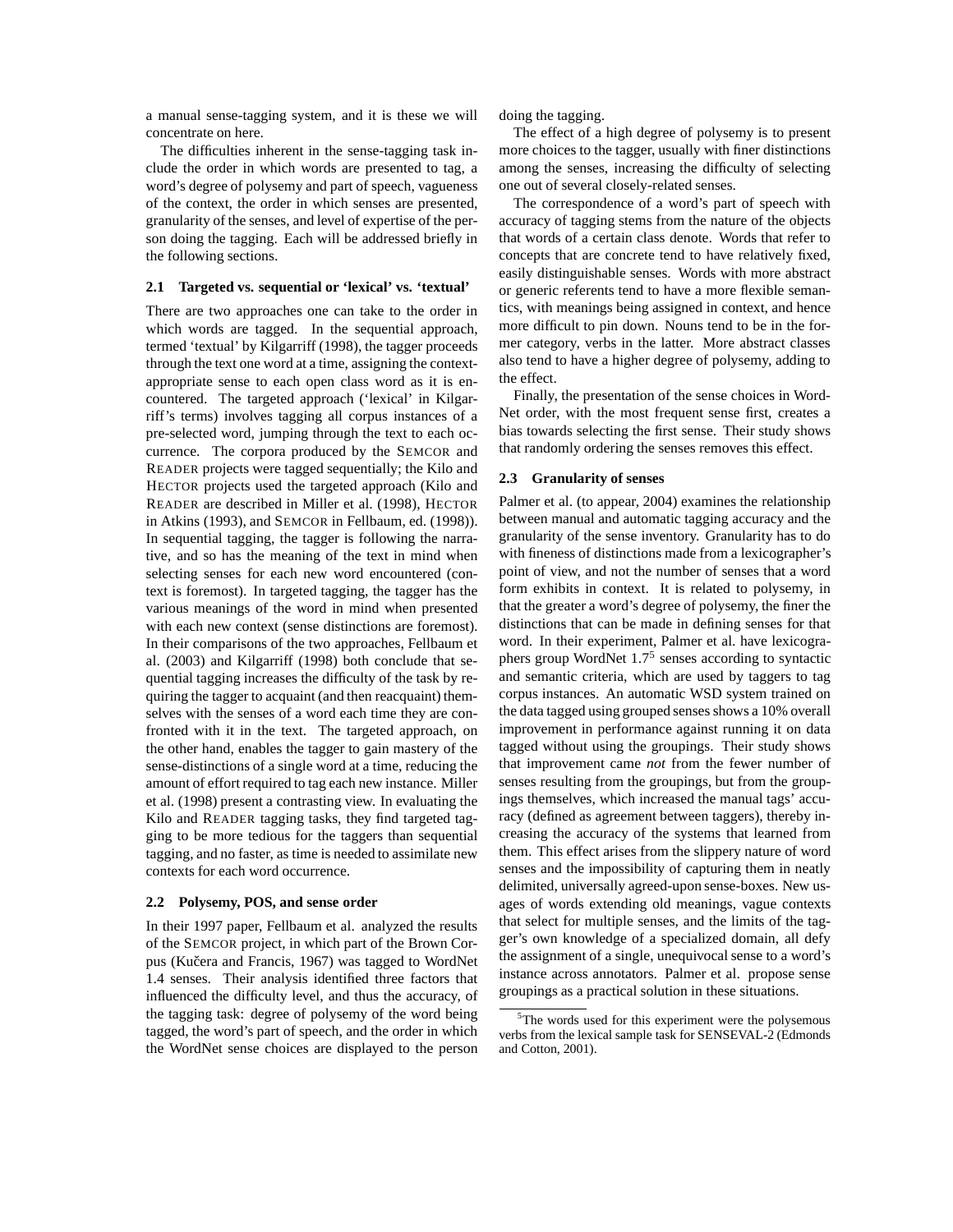## **2.4 Tagger expertise**

Finally, there is the question of whether novice taggers with adequate training can attain the level of accuracy of experienced lexicographers and linguists. Fellbaum et al. (1997) answer this in the negative. Their findings show novice tagger accuracy decreasing as the number of senses, or fineness of distinctions among the senses, increases. Level of expertise likely influenced the slow pace of tagging reported for the Kilo and READER projects, which employed novice taggers. During the tagging of the evaluation dataset for SENSEVAL-1, the highly experienced lexicographers who did the tagging reported the time spent absorbing new contexts dropped off rapidly after a slow start-up period (Krishnamurthy and Nicholls, 2000).

#### **2.5 The present approach**

To the extent that these difficulties can be addressed, we have attempted to do so. We feel the most accurate results can be obtained from the targeted approach using linguistically-trained taggers. The nature of the glosses (relatively short, completely self-contained) means that a fairly restricted context will need to be assimilated for each instance of a token, eliminating one factor of difficulty associated with the targeted approach. Since a definition is, by definition, unambiguous, the context provided by a gloss should, in theory, never be insufficient to disambiguate the words used within it. In this respect, the glosses differ from KWIC (Key Word In Context) lines in a concordance, with which they can be compared. KWIC concordances, so named because they display corpus instances of a (key) word along with surrounding text, are used by lexicographers in a manner very similar to the targeted approach to sense-tagging. There the task is to define the word, to determine and delineate its senses given its contexts of use. One further difference to be exploited is the fact that, unlike a sentence in a typical corpus, a gloss is embedded within a network of WordNet relations. This means that immediate hypernym, domain category, and other relations can be made available to the user as additional disambiguation aids.

The order of the senses will be scrambled in the manual tagging interface so as to prevent a bias towards the first sense listed. To avoid putting any additional burden on the tagger, the order of senses will be fixed at the beginning of the session, and kept constant until the tagger exits the program or selects another word to tag.

Underspecified word senses are expressed in WordNet in the form of verb groups<sup>6</sup>, which will be presented to the tagger in the sense display with the option to select either the entire group, or individual senses within the group. Where no appropriate grouping exists, and context and domain category are not enough to fully disambiguate, multiple tags can be assigned. Precise guidelines for when multiple senses can be assigned, and under what criteria, will need to be developed, and taggers will need to be extensively trained on them.

## **3 Annotating the glosses**

There are six major components to the present sensetagging system. They function in pipeline fashion, with the output of one being fed as input to the next. Each pass through the data produces output in valid XML, the structure of which is covered in Subsection 3.1. The six components are: (1) a gloss parser, (2) a tokenizer, (3) an ignorable text chunker and classifier, (4) a WordNet collocation<sup>7</sup> recognizer, (5) an automatic sense tagger, and (6) a manual tagging tool.

Prior to and in conjunction with building the preprocessor (the first four components), analysis of the Word-Net glosses was undertaken to determine what should be presented for tagging, and what was not to be tagged. Ignorable classes of word forms and multi-word forms were determined during this phase. These were used as a basis for the development of a stop list of words and phrases to ignore completely, and a second, semi-stop list that we have dubbed the "wait list". The stop list is reserved for unequivocally closed-class words and phrases including prepositions, conjunctions, determiners, pronouns and modals, plus multi-word forms that function as prepositions (e.g., "by means of"). Words on the wait list will be held out from the automatic tagging stage for manual review and tagging later. Since WordNet covers only open-class parts of speech, word forms that have homographs in both open and closed-class parts of speech are on this list. During the manual tagging stage, the open-class senses will be tagged. Highly polysemous words such as "be" and "have" are also waitlisted.

Many glosses also contain example sentences. While not an essential part of the semantic makeup of the synset, they do give some information about the illustrated word's sense-specific context of use, contributing to meaning in a different way. <sup>8</sup> For this reason, we will be tagging the synset word (and only that word) of which the sentence is an exemplar. By virtue of being located *within* the synset, the exemplified form is in effect automatically disambiguated—it's just a matter of assigning the tag.

<sup>6</sup>Groupings exist for many, though not all, polysemous verbs in WordNet.

<sup>&</sup>lt;sup>7</sup>In WordNet terminology, a collocation is a superordinate term for a variety of multi-word forms, including, but not restricted to, names, compounds, phrasal verbs, and idiomatic phrases.

<sup>8</sup> Insofar as meaning is defined in part by use.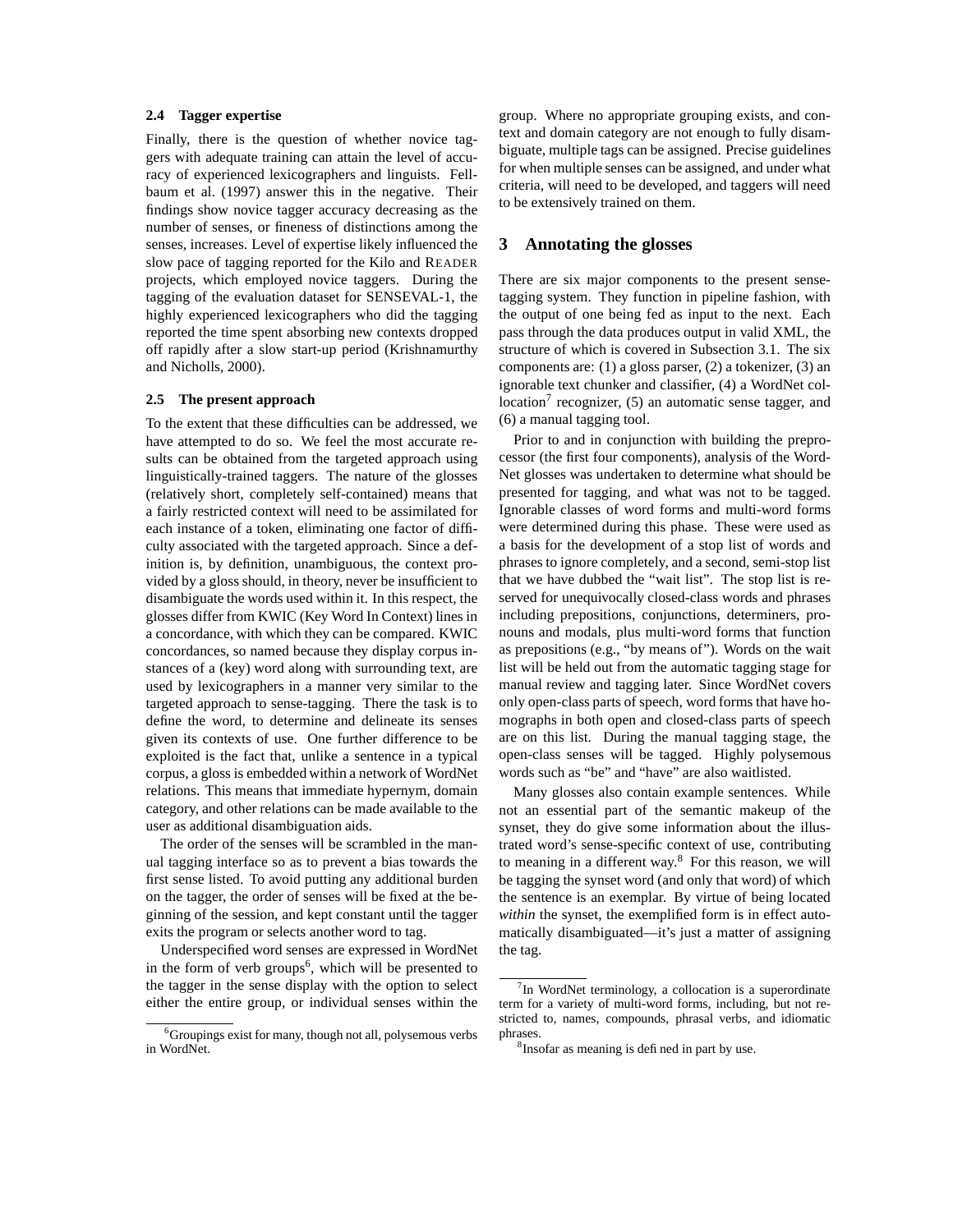## **3.1 The glosstag DTD**

Development of the formal model for the sense-tagged glosses took the DTD from the SEMCOR project as a starting point (Landes et al., 1998). It went through several iterations of modification, first to accommodate the specifics of the dataset being tagged (WordNet glosses as opposed to open text), and then to refine the handling of WordNet collocations. Prior tagging efforts had employed the WordNet method of representing collocations as single word forms, with underscores replacing the spaces between words. While it is a practical solution that gives the collocation the same status and representational form that it has as an entry in WordNet, by treating a collocation as a "word", we lose the fact that it is decomposable into smaller units. This renders difficult the coding of discontinuous collocations (that is, collocations interrupted by one or more intervening words, for example 'His performance blew the competition out of the water', where "blow out of the water" is a WordNet collocation). A scheme that enables collocations to be treated both as individual words and as multi-word units is therefore desirable, particularly if future parsing passes need to identify the internal structure of a collocation, as for distinguishing phrase heads from non-heads.

The smallest structural unit, then, is a word (or piece of punctuation), marked as  $\langle cf \rangle$  if it is part of a WordNet collocation, and as  $\langle wf\rangle$  otherwise. Attributes on the  $\langle w f \rangle$  and  $\langle cf \rangle$  elements identify each form uniquely in the gloss, and link together the constituent  $\langle cf \rangle$ 's of a collocation.

The major structural units of a gloss are  $\langle def \rangle$ ,  $\langle ex \rangle$ , and  $\langle aux \rangle$ .  $\langle def \rangle$  contains the definitional portion of the gloss, the main interest of the tagging task.  $A <$ def $>$ may be followed by one or more  $\langle ex \rangle$ 's, each containing an example sentence. Auxiliary information,<sup>9</sup> coded as  $\langle \text{aux} \rangle$ , may precede or follow the  $\langle \text{def} \rangle$ , or occur within it. Figure 1 shows the marked up gloss for sense 11 of **life** (the gloss text is "living things collectively;"), as it looks after preprocessing.

Prior to sense-tagging, the lemma attribute on the  $\langle w f \rangle$  or head<sup>10</sup>  $\langle cf \rangle$  of a collocation is set to all possible lemma forms, as determined during lemmatization (explicated more fully below). After sense-tagging, the lemma attribute is set to only the lemma of the word/collocation that it is tagged to, all other options are deleted. An  $\langle id \rangle$  element representing the sense tag is inserted as a child of the  $\langle wf\rangle$  (or  $\langle cf\rangle$ ), if multiple sense-tags are assigned, then multiple  $\langle id \rangle$ 's are assigned, one for each tag. Figure 2 shows the sense-tagged gloss for **life**.

#### **3.2 Preprocessing and automatic tagging**

The preprocessing stage segments the gloss into chunks and tokenizes the gloss contents into words and WordNet collocations. The tokenization pass isolates word forms and disambiguates lexical from non-lexical punctuation. Lexical punctuation is retained as part of the word form, non-lexical punctuation is encoded as ignorable  $\langle wf\rangle$ 's. Abbreviations and acronyms are recognized, contractions split, and stop list and wait list forms are handled. All  $\langle w f \rangle$ 's other than punctuation are lemmatized, that is, they are reduced to their WordNet entry form using an inhouse tool, moan $11$ , that was developed for this purpose. Part of speech is not disambiguated during preprocessing, therefore lemmatizing assigns all potential lemma forms for all part of speech classes that moan returns for the token. Part of speech disambiguation will occur as a side-effect of sense-tagging, avoiding the introduction of errors related to POS-tagging. Lemmatizing serves two functions, first when searching the database of glosses for the term being tagged, and then when displaying the sense choices for a particular instance.

The targeted tagging approach introduces the problem of locating all inflected forms of the word/collocation to be tagged. Rather than build a tool to generate inflected forms, our solution was to pre-lemmatize the corpus and search on the lemma forms, on the assumption that while the search will overgenerate matches, it will not miss any. Locating alternations in hyphenation will be handled in a similar way, via the pre-indexing of alternate forms of hyphenated words/collocations in WordNet.

The ignorable text classifier recognizes ignorable text as described earlier, chunking multi-word terms and assigning attributes indicating semantic class. The markup will enable them to be treated as individual words or, alternatively, as a single form indicating the class, which will be of use should further parsing or semantic processing of the glosses be called for.

The WordNet collocation recognizer, or globber, uses a bag-of-words approach to locate multi-word forms in the glosses. First, all possible collocations are pulled from the WordNet database. This list is then filtered by several criteria designed to exclude candidates that cannot be accurately identified automatically. The largest class of excluded words is that of phrasal verbs, which cannot

<sup>&</sup>lt;sup>9</sup>Auxiliary text is a cover term for a range of numeric and symbolic classes (dates, times, numbers, numeric ranges, measurements, formulas, and the like), and parenthesized and other secondary text that are inessential to the meaning of a synset.

<sup>&</sup>lt;sup>10</sup>"Head" here refers simply to the first word in the collocation, and not the syntactic head. The head  $\langle cf \rangle$  bears the lemma and sense-tag(s) for the entire collocation.

<sup>&</sup>lt;sup>11</sup>Moan falls somewhere between a stemmer and full morphological analyzer—it recognizes inflectional endings and restores a corpus instance to its possible lemma form(s) classified by part of speech and grammatical category of the inflectional suffix. Lemma form is the WordNet entry spelling, if the word is in WordNet.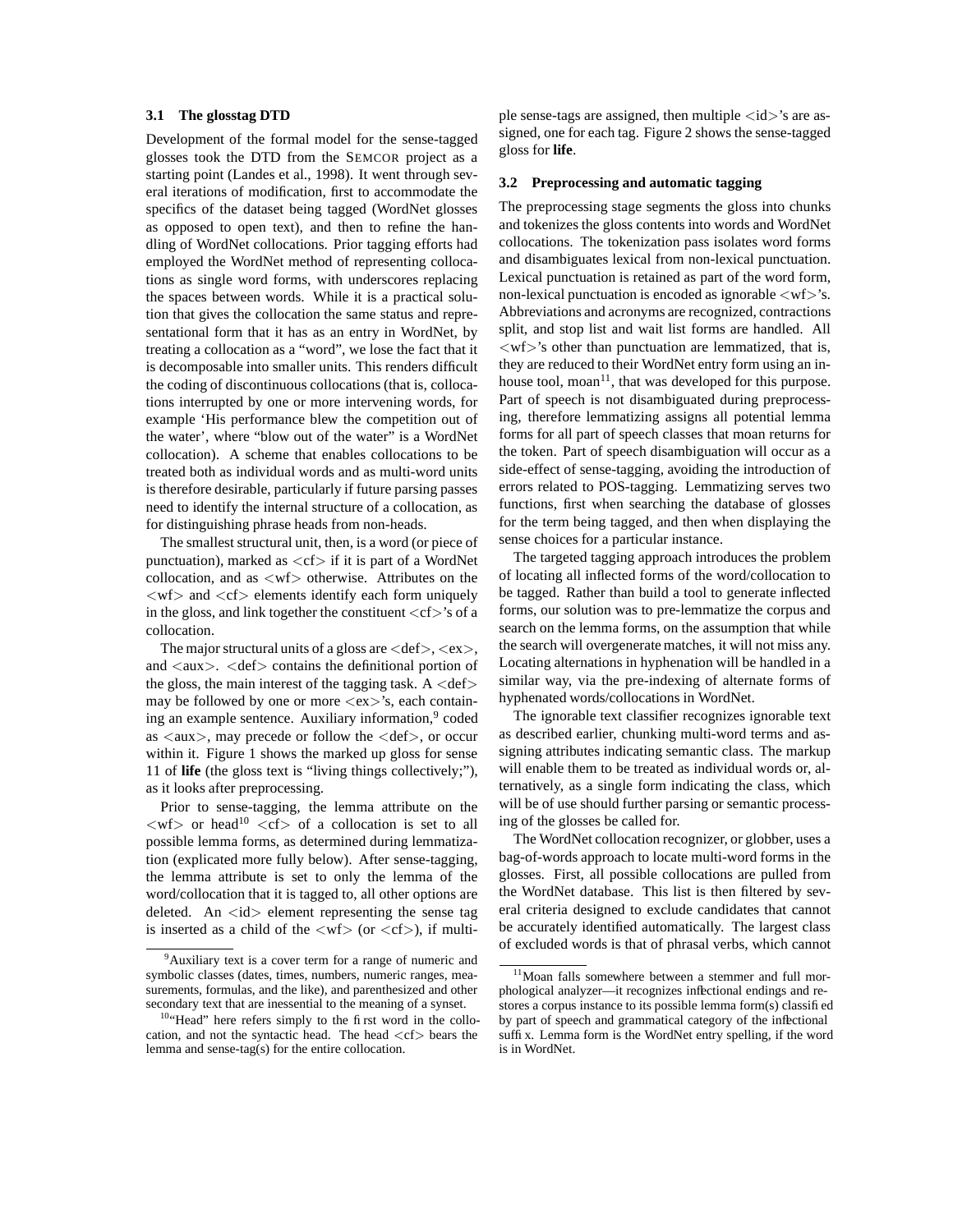```
<synset pos="n" ofs="00005905">
  <gloss desc="wsd">
    <def>
      <wf wf-num="1" tag="un" lemma="living%1|live%2|living%3">living</wf>
      <wf wf-num="2" tag="un" lemma="thing%1|things%1">things</wf>
      <wf wf-num="3" tag="un" lemma="collectively%4" sep="">collectively</wf>
      <wf wf-num="4" type="punc" tag="ignore">;</wf>
   </def>
 </gloss>
</synset>
```
Figure 1: Preprocessed gloss for **life**, prior to semantic annotation

```
<synset pos="n" ofs="00005905">
 <gloss desc="wsd">
    <def>
      <cf coll="a" tag="auto">
        <glob coll="a" tag="auto">
          <id coll="a" lemma="living_thing" pos="n" ofs="00004323"/>
        </glob>
        living
      \langle / \mathrm{cf}\, \rangle<cf coll="a" tag="cf">things</cf>
      <wf tag="auto" sep="">
        <id lemma="collectively" pos="r" ofs="00119700"/>
        collectively
      \langle/wf>
      <wf tag="ignore" type="punc">;</wf>
    </def>
  </gloss>
</synset>
```
Figure 2: Semantically-annotated gloss for **life**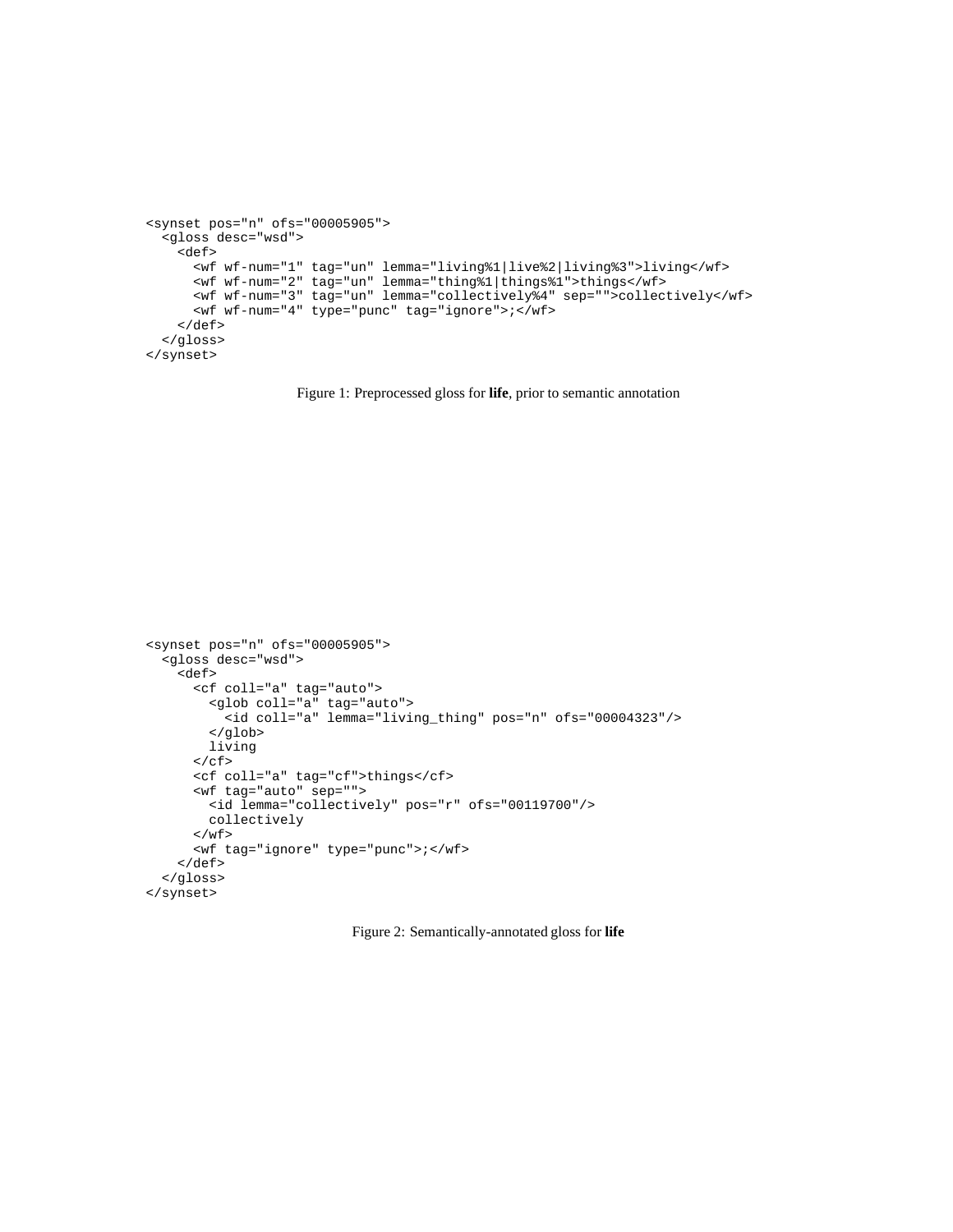easily be distinguished from verbs followed by prepositions heading prepositional phrases.<sup>12</sup> Many of these will be globbed by hand in the early stages of manual tagging.

From this list of excluded words, we also generate a list of collocations that contain monosemous words. This list will later be used to prevent those words from being erroneously tagged in the automatic sense-tagging stage. The final list of words to be automatically globbed also takes into account variations in hyphenation and capitalization.

Once the list is completed, the next step is to create an index of the glosses referenced by the lemmatized forms they contain. For each collocation, the globber calculates the intersection of the lists of glosses containing its constituent word forms. This list of possible collocations is then ordered by gloss.

The final step of the globber iterates through each of the glosses, three passes per gloss. The first pass marks the monosemous words found in excluded collocations, without globbing the collocation. Pass two identifies multi-word forms that appear as consecutive  $\langle wf\rangle$ 's in the text. The final pass attempts to locate disjoint collocations that follow certain set patterns of usage, such as "ribbon, bull, and garter snakes", where "ribbon snake", "bull snake", and "garter snake" are all in WordNet. "Garter snake" is globbed in pass two, and parallel structure helps identify "ribbon snake" and "bull snake" in the third pass.

After preprocessing is complete, the automatic sense tagger tags monosemous  $\langle wf\rangle$ 's and  $\langle cf\rangle$ 's to their WordNet senses. Words and collocations tagged by the automatic tagger are distinguished from manually tagged terms by an attribute in the markup.

Sense-tagging the glosses to WordNet senses presupposes that all words used in the glosses (and all senses used of those words) exist as entries. The preprocessing and auto-tagging phase will therefore include a few dry runs to identify any typographical errors and words not covered, errors will be fixed and open class words or word senses will be added to WordNet as necessary.

#### **3.3 Manual tagger interface**

The single most important design consideration for the manual tagger interface is the repetitiveness inherent to the task. With approximately 550,000 polysemous openclass words and collocations<sup>13</sup> in the glosses, each tagger will tag hundreds of words in a day of work. We have made every effort to minimize the amount of mouse movement and the number of button presses required to tag each word.

The layout of the program window is simple. The current search term is displayed in an entry box near the top of the screen. Below this box are two text boxes, for glosses and examples, respectively. Buttons used to alter the current tag or tags lie above the final text box, which is used to display and select the WordNet sense or senses for the current word.

The tag status of each word or collocation in the gloss and example boxes is indicated through the use of color, font, and highlighting. Orange text indicates a term that has been automatically tagged, red type denotes a manually tagged word, words marked as ignorable are shown in black, and the remainder of the taggable text is blue. Words that are part of a collocation are underlined, and forms that match the targeted search term are bolded. The current selection is highlighted in yellow.

There are several ways to navigate the glosses. For targeted tagging, the user chooses one or more senses, then clicks the 'Tag' button, assigning those senses and automatically jumping to the next untagged instance of the search word. Other buttons allow movement to the next or previous instance of the search term without altering the tag status of the current selection. The interface was designed with targeted tagging in mind, but the user can switch between targeted and sequential modes, to fix an improperly tagged word.

The interface allows a user to filter the displayed senses by part of speech, to concentrate on the relevant options. When context is insufficient to fully disambiguate, a word or collocation can be tagged to more than one sense or to a WordNet verb group. To prevent bias caused by the order of the displayed senses, each time a new targeted search term is entered, the senses shown in the sense box are shuffled after being grouped by part of speech.

During the targeted tagging process, the interface also enables a user to easily inspect and change the sense tags assigned to words other than the search term. The interface will display a box containing a tagged word's senses when the cursor is placed over it, providing useful information for disambiguating the search term. Additionally, if the user notices a tagging error, the mis-tagged word can be selected for editing. Errors and omissions of globbing can be corrected in a similar fashion. To "un-glob" a collocation, one need only click on the collocation and click on the "un-glob" button. To group separate  $\langle wf\rangle$ s into a new collocation, a user can select each constituent form with the mouse and click the "glob" button. The interface will then provide a list of potential lemmas for the collocation, from which the user can select the appropriate choice.

## **4 Looking ahead**

WordNet currently consists of 146,000 lexemes organized into more than 116,000 synsets. There are over 117,000 bidirectional links comprising the hyponymy,

<sup>12&</sup>quot;Last year legal fees ate up our profits." versus "Last night we ate up the street."

<sup>13</sup>With an average polysemy of 2.59 senses per word form.